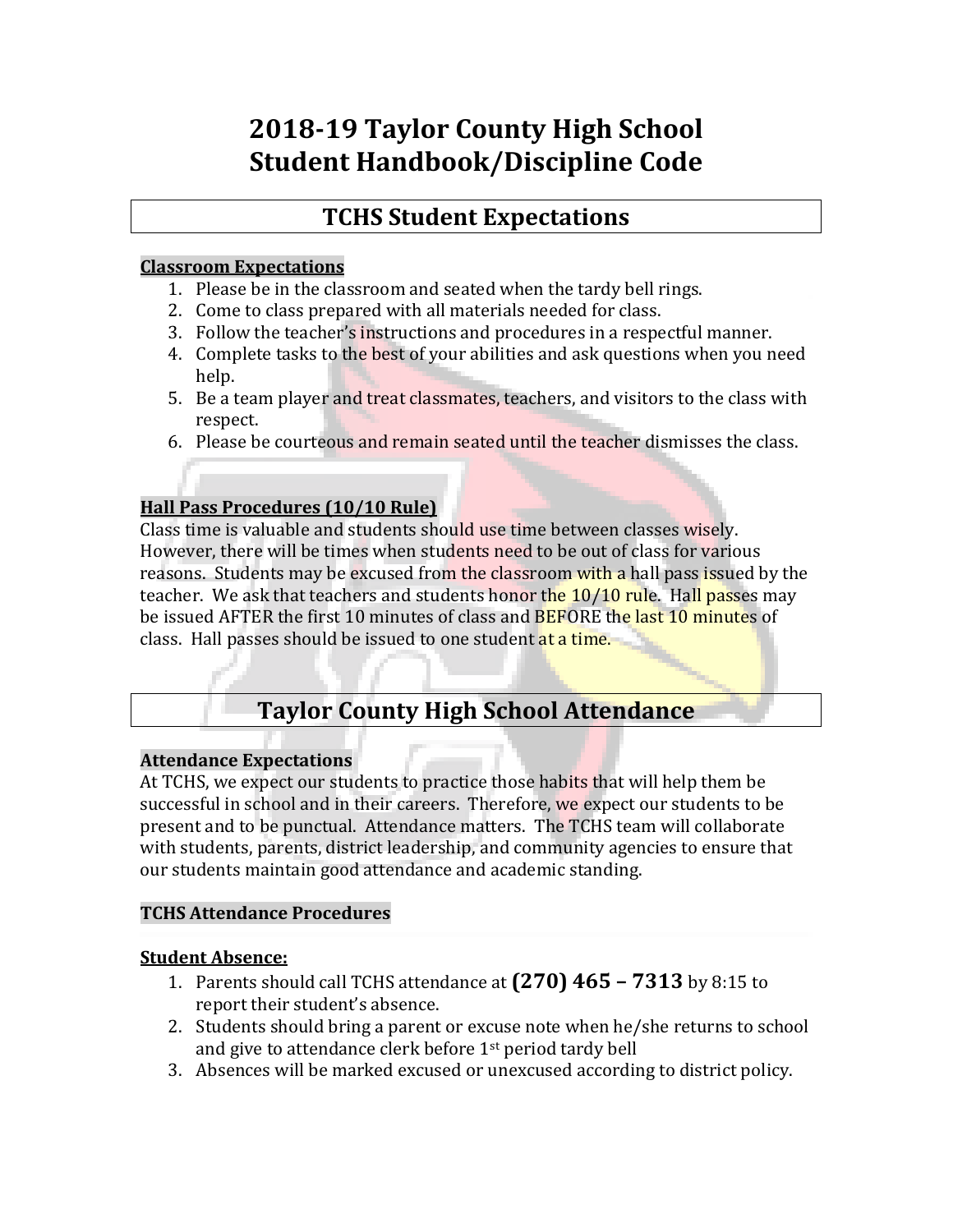## **Check In/Check Out Procedures**

- 1. Parents, guardians, or approved adult must check all students out who are leaving school. Please enter the FRONT of the building and report to the attendance desk.
- 2. Students may check in without parents/guardian/approved adult, but if tardy to school, the student must present a parent or excuse note to the attendance clerk.

## **TCHS Tardy Code**

Tardies are classified in two categories:

## **School Tardy:**

- 1. A school tardy occurs as a result of being late to school in the morning (after 8:05) or from leaving school before school is dismissed (3:05).
- 2. A school tardy is recorded by the school attendance clerk and reported to STATE officials for attendance purposes.
- 3. This type of tardy affects student attendance and may result or contribute to truancy. Court appearances will be determined by state law.
- 4. Students who are persistently tardy will be subject to loss of school privileges that include school activities, parking privileges, prom attendance, field trips.
- 5. \* Loss of privilege to be determined by the principal.

## **Classroom Tardy**

- 1. A classroom tardy occurs when a student is late entering a class after the tardy bell has rung.
- 2. Parents will be notified upon the  $3<sup>rd</sup>$  tardy to class by the classroom teacher.
- 3. Teachers will track individual classroom tardies and will refer the student for disciplinary action for the 4th and subsequent tardies.
- 4. Note: Entering a classroom without prior permission more than 10 minutes into class will be considering SKIPPING. Skipping class is an offense immediately reported for disciplinary action.

## **TCHS School Trip Policy**

In order to be eligible for any school-related trip during school hours, students must maintain a 93% attendance rate that includes absences and school tardies. Advisors, teachers, and coaches must submit student names to the attendance clerk at least one week prior to trip. The attendance clerk will notify the advisor and principal of any student who is not eligible to go on the trip. Students who do not meet the 93% attendance eligibility may set up a parent/student conference with a school administrator to review the student's attendance record and determine a plan to improve the student's school attendance rate.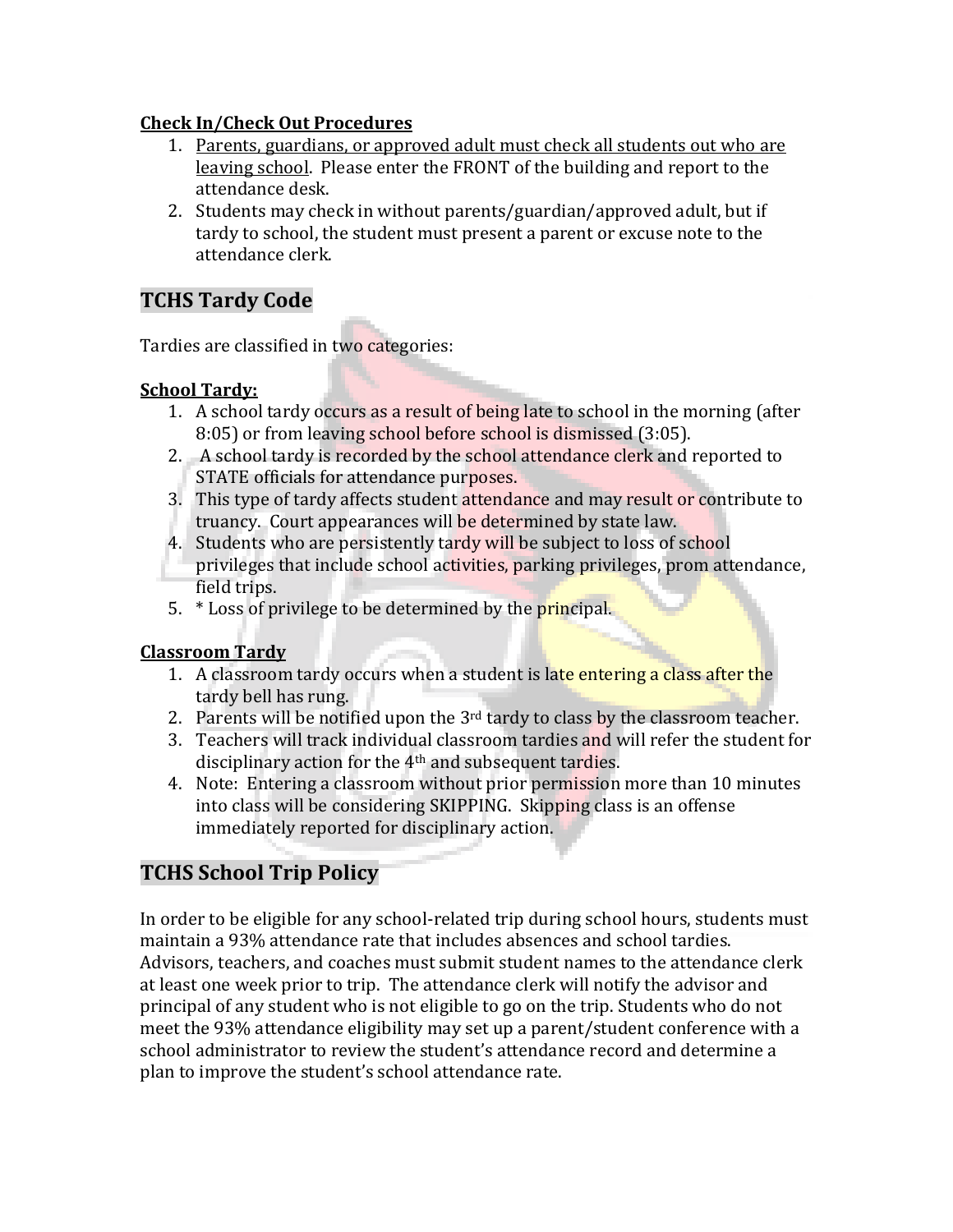## **TCHS Prom Policy**

**Who can attend?** Any junior or senior in good standing may bring one guest. **Guest:** Must be 21 years of age or younger. No middle school students.

## **What does it mean to be in "good standing"?**

**Academics:** Must be passing ALL courses for the year.

**Attendance:** Must have fewer than 10 unexcused absences and fewer than 10 unexcused school tardies.

**Discipline:** No major infractions or habitual discipline issues, including tardies to class.

## **Taylor County High School Dress Code**

*We should all have pride in the way we dress. We also believe in promoting school spirit with our attire. Anything that interferes with the learning of other students is not allowed. The dress code will be checked by early morning duty staff and by 1st period teachers during morning attendance. The following guidelines are to be followed:*

## **Pants/Slacks/Jeans/Skirts/Shorts**

\*Styles shall not be disruptive/distracting to the educational process in any manner as determined by the TCHS administration

\*No vulgarity or suggestive messages on the shirts pertaining to alcohol, tobacco, sex, drugs, gender, gang activity, ethnicity, violence, knives, guns, and/or weapons of any kind are allowed

\*No pajamas or pajama-like attire

\*All attire must be worn at the waist and fit properly (no sagging)

\*All attire length must be within 3 inches of the kneecap or below.

\*No holes in attire that may be deemed inappropriate

## **Shirts/Sweaters/Sweatshirts/Blouses**

\*Styles shall not be disruptive/distracting to the educational process in any manner as determined by the TCHS administration.

\*No vulgarity or suggestive messages on the shirts pertaining to alcohol, tobacco, sex, drugs, gender, gang activity, ethnicity, violence, knives, guns, and/or weapons of any kind are allowed

\*The hood may not be on (over the head) in the building

\*No pajamas or pajama-like attire

\*No bellies, backs, or cleavage/chest showing

\*While sleeveless shirts are acceptable, spaghetti straps, shirts with cut out sides or tank tops are NOT acceptable.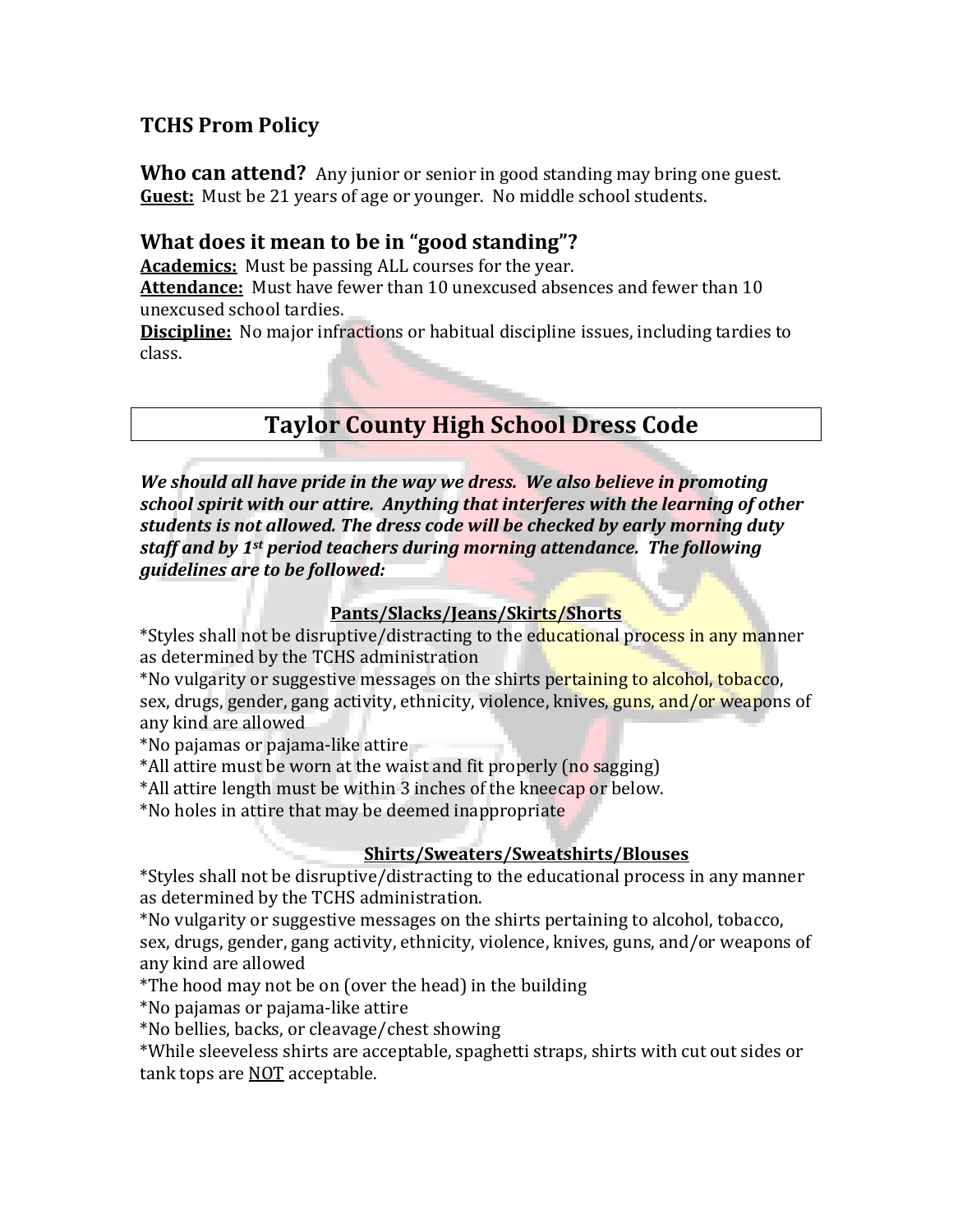#### **Belts**

\*No chains, spiked, or metal objects that can possibly be used as a weapon are to be worn as a belt. (These items will be turned in to the office and must be picked up by the parent.)

\*If pants are not fitted properly at the waist, the student must wear a belt

#### **Footwear**

\*Students can wear tennis shoes, sandals, open heel clogs, loafers, boots, dress shoes, or flip flops

\*No house shoes or slippers

#### **Jackets/Coats, Outerwear**

\*Styles shall not be disruptive/distracting to the educational process in any manner as determined by the TCHS administration

\*No vulgarity or suggestive messages on the jackets pertaining to alcohol, tobacco, sex, drugs, gender, gang activity, ethnicity, violence, knives, guns, and/or weapons of any kind

#### **Headwear/Hair**

\*Hair Styles shall not be disruptive/distracting to the educational process in any manner as determined by the TCHS administration.

\*No costume hats or wigs

\*No bandanas or hoods

#### **Jewelry/Makeup/Accessories/Etc.**

\*No leather collars/wristbands or dog collars

\*No spiked items

\*No chains connected to belts or wallets

\*No pocket knives

#### *Note: The Principal will make final decisions regarding dress and must approve any exception to the dress code policy. All exceptions must be pre-approved.*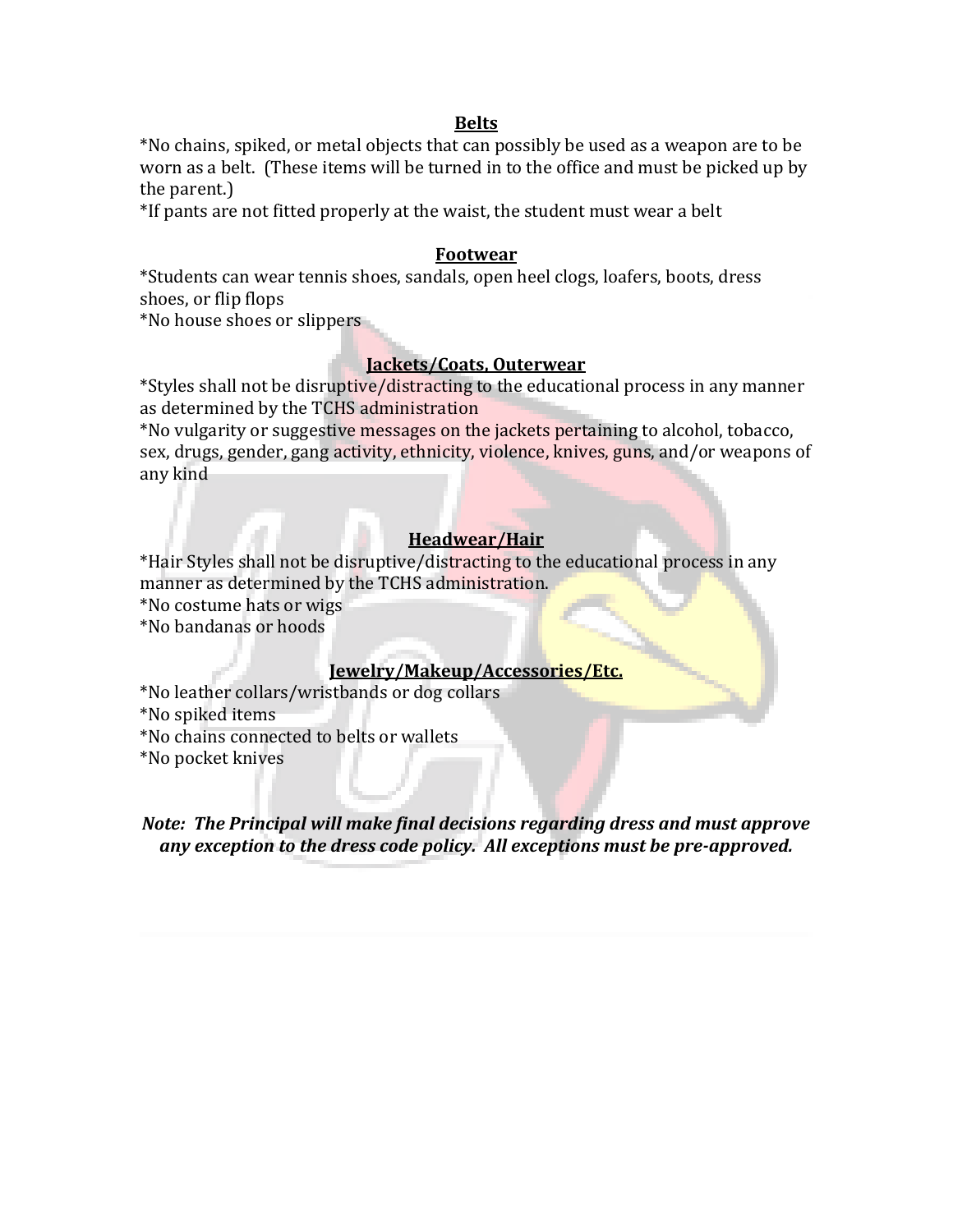## **TCHS Cell Phone/ Personal Electronic Device Policy**

- 1. All cell phones should be on silent during the school day.
- 2. Cell phones should be put away during instructional time unless permitted by the teacher for instructional purposes.
- 3. Students are expected to comply with the classroom teachers' expectations and procedures for cell phone usage.
- 4. Students who do not comply with the policy or who practice inappropriate use of their cell phone/personal electronic device may be subject to the confiscation of the device until the end of the day as well as disciplinary actions determined by the administration.
- 5. Students who use their cell phone/personal electronic device to bully, harass, embarrass, or threaten a student or staff member will immediately be referred to the school resource office and/or appropriate authority.
- 6. For repeated abuse of the cell phone policy, a parent conference will be set up to determine further consequences and loss of privileges.

*Note: The Taylor County School District and Taylor County High School are not responsible for the loss, theft, or destruction of personal devices that students bring on school property.* 

## **TCHS Tobacco/E-cigarette Policy**

- 1. The use or possession of any tobacco or e-cigarette materials shall be prohibited in the building and campus of Taylor County High School.
- 2. Prohibited materials include cigarettes, cigars, pipes, snuff, chewing tobacco, matches, lighters, e-cigarette pipes/cartridges, and all other items developed for tobacco or e-cigarette usage.
- 3. Prohibited items will be confiscated.
- 4. E-cigarette pipes will be confiscated and the cartridges may be taken out to determine that no illegal substances or synthetic drugs are being used.

| First Offense:  | 2 days of In-school suspension/parent notification        |
|-----------------|-----------------------------------------------------------|
| Second Offense: | 2 days of In-school suspension/required parent conference |
| Third Offense:  | Suspension/Required parent conference and student         |
|                 | enrollment in a tobacco/e-cigarette cessation course.     |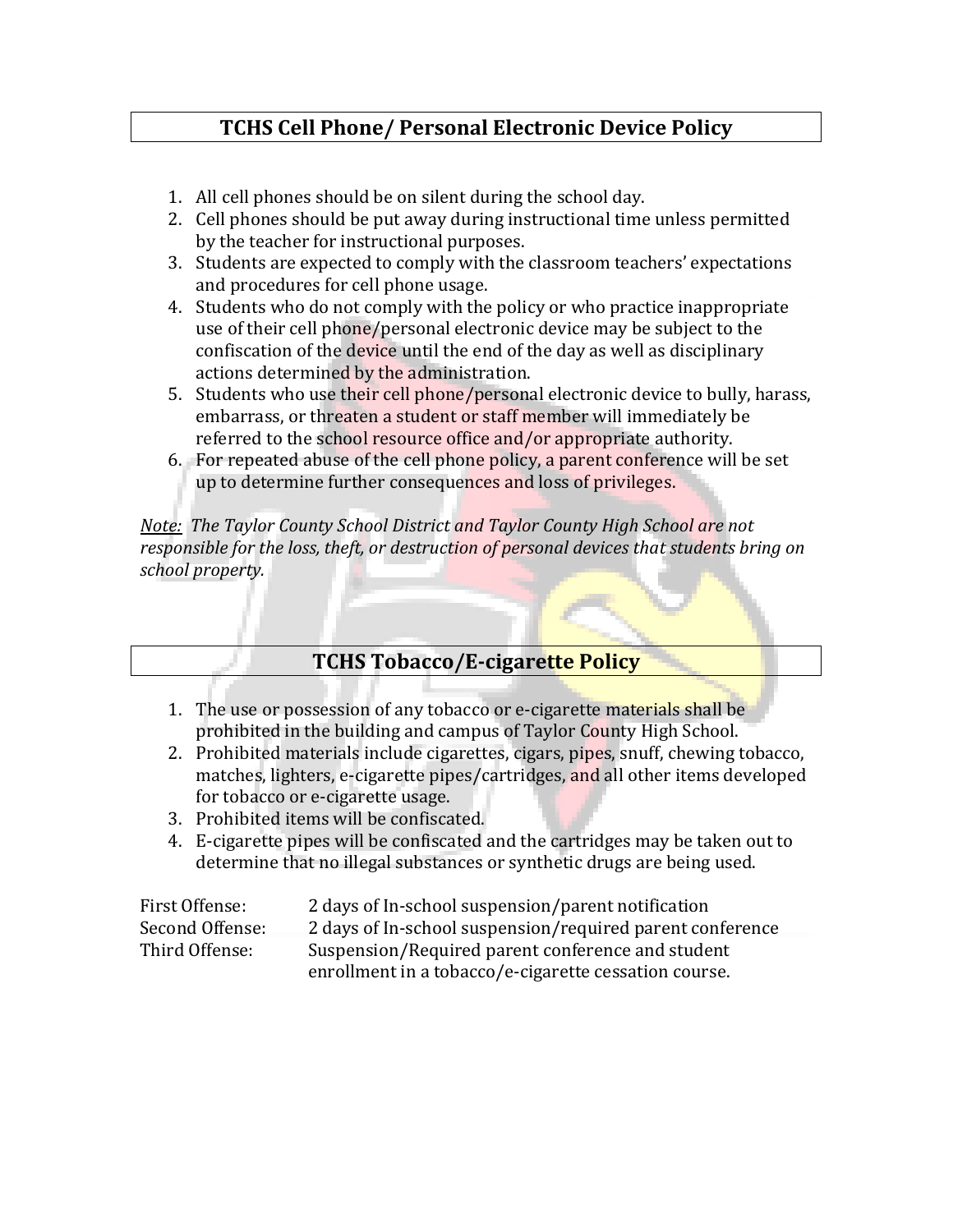# **Taylor County High School Discipline Code**

## **DISTRICT CODE OF ACCEPTABLE BEHAVIOR AND DISCIPLINE**

Taylor County High School will follow the Taylor County School District Code of Acceptable Behavior and Discipline.

## **Definitions for purpose of school actions:**

### **Minor Offenses:**

Those actions/infractions which do not involve physical confrontations/damage/contact with another person or property, i.e. tardies, skipping classes, dress code violations, and minor class disruptions. \**Other behaviors not included in the examples may be prohibited and dealt with according to severity as deemed appropriate by the principal.*

### **Major Offenses:**

Those actions/infractions which involve actions/items deemed to be dangerous or law violations, i.e. theft, assault, harassment/discrimination, weapons possession, illegal drugs, disruption of the educational process. \**Other behaviors not included in the examples may be prohibited and dealt with accordingly to severity as deemed appropriate by the principal.*

#### **Interventions for minor offenses:**

- **1. Warning**
- **2. Counseling**
- **3. After-school and/or lunch detention**
- **4. Parental contact /behavior contract**
- **5. In-school suspension**
- **6. Friday detention**
- **7. Parent conference/out-of-school suspension notice given for next offense**
- **8. Suspension and/or loss of campus privileges, i.e. driving, attendance of school events, prom, or field trips**
- **9. Alternative placement as determined by an alternate placement review committee; an alternate placement review committee will consist of the principal and/or designee, counselor, Virtual Academy principal/representative, and the student's teacher advisor.**

\*The above-mentioned interventions may be employed at the discretion of the principal.

\*The steps do not have to be sequential.

**Interventions for major offenses (parent/guardian conference required)**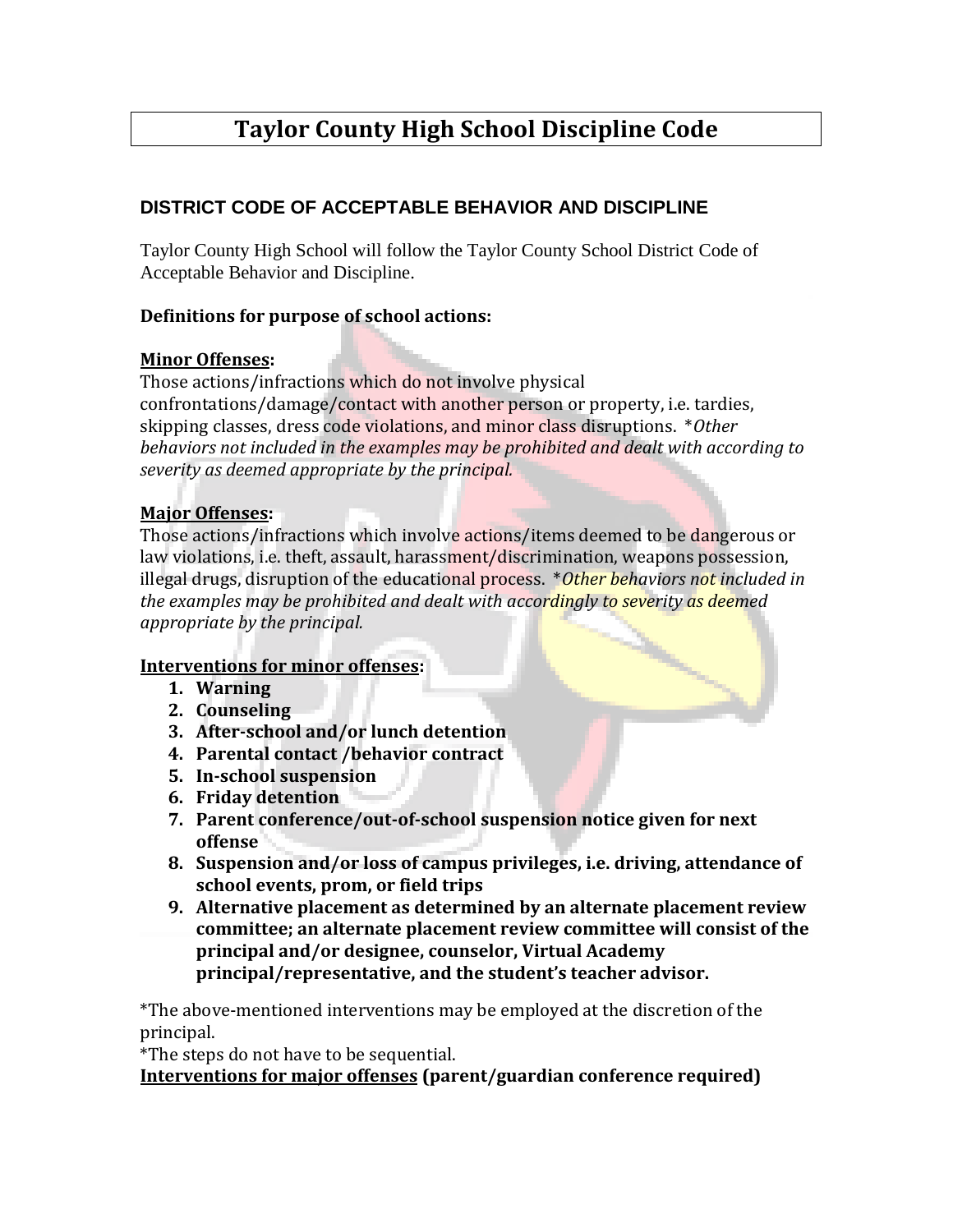Any combination of the following may be applied per principal's recommendation:

- In-school suspension and/or out-of-school suspension
- Alternative placement
- Expulsion

The school resource officers will be involved in all criminal matters and will notify appropriate agencies. Notice will be made to the Board of Education.

## **STUDENT BEHAVIOR**

In order to prevent the disruption of the educational process and the ability of all students to take advantage of the educational opportunities offered at Taylor County High School, **the following student behaviors as defined by law will not be tolerated:**

- Hazing
- Bullying
- Taunting
- Menacing
- Intimidating
- Threatening behavior
- Verbal or physical abuse of others
- Use lewd, profane, or vulgar language

This policy extends to any/all student language or behavior including, but not limited to, the use of electronic or online methods.

These provisions should not be interpreted to prohibit civil exchange of opinions or debate protected under the state or federal constitutions where the opinion expressed does not otherwise materially or substantially disrupt the education process or intrude upon the rights of others.

## **VIOLATIONS AND REPORTING**

Students who violate this policy will be subject to appropriate disciplinary action as outlined in the District and School Code.

Students wishing to report a violation or who believe they are victims may report it to any staff member of Taylor County High School who will take appropriate action as defined by the Code. Staff will refer the report to the principal (or designee) for further action when the report involves an offense that may warrant suspension or expulsion of a student, any felony offense, or a report that may be required by law, including reports to law enforcement.